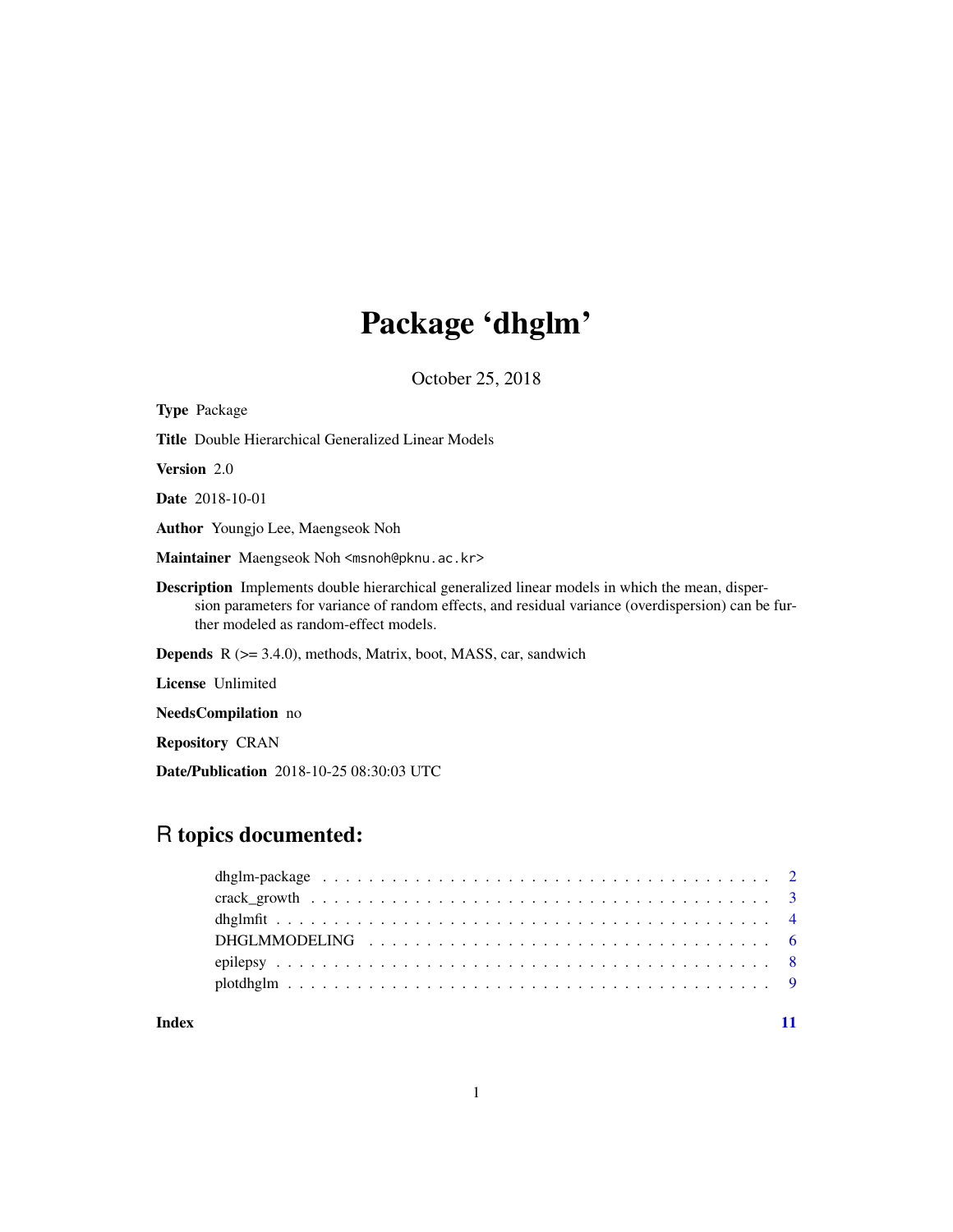<span id="page-1-0"></span>

#### **Description**

The dhglm package is used to fit double hierarchical generalized linear models (DHGLMs) in which random effects can be specified in both the mean and the dispersion components (Lee and Nelder, 2006; Lee, Nelder, and Pawitan, 2006). It can also be used to fit generalized linear models (GLMs) of Nedler and Wedderburn (1972), joint GLMs of Nelder and Lee (1991), and hierarchical GLMs (HGLMs) of Lee and Nelder (1996, 2001). Dispersion parameters of the random effects in the mean model can also be modeled with random effects (Noh, Lee and Pawitan, 2005). The response variable is allowed to follow a Gaussain, binomial, Poisson, or gamma distribution. The distribution of random effects can be specified as Gaussian, gamma, inverse-gamma or beta. It can handle complex structures such as crossed or nested designs in which various combinations of different distributions for random effects can be specified. Fixed effects in the mean can be estimated by maximizing the h-likelihood or a first-order Laplace approximation to the marginal likelihood. Dispersion parameters are estimated by using first-order adjusted profile likelihood, an extension of the restricted maximum likelihood; alternatively, these parameters can be assigned fixed values. The dhglm package also produces model-checking plots for various component of the model.

#### Details

| Package:  | dhglm      |
|-----------|------------|
| Type:     | Package    |
| Version:  | 1.6        |
| Date:     | 2016-09-19 |
| License:  | Unlimited  |
| LazyLoad: | yes        |

This is version 1.6 of the dhglm package.

#### Author(s)

Manegseok Noh, Youngjo Lee

Maintainer: Maengseok Noh <msnoh@pknu.ac.kr>

#### References

Lee, Y. and Nelder, J. A. (1996). Hierarchical generalised linear models (with discussion), Journal of the Royal Statistical Society B, 58, 619–678.

Lee, Y. and Nelder, J. A. (2001). Hierarchical generalised linear models : A synthesis of generalised linear models, random-effect model and structured dispersion, Biometrika, 88, 987–1006.

Lee, Y. and Nelder, J. A. (2006). Double hierarchical generalized linear models (with discussion), Applied Statistics 55, 139–185.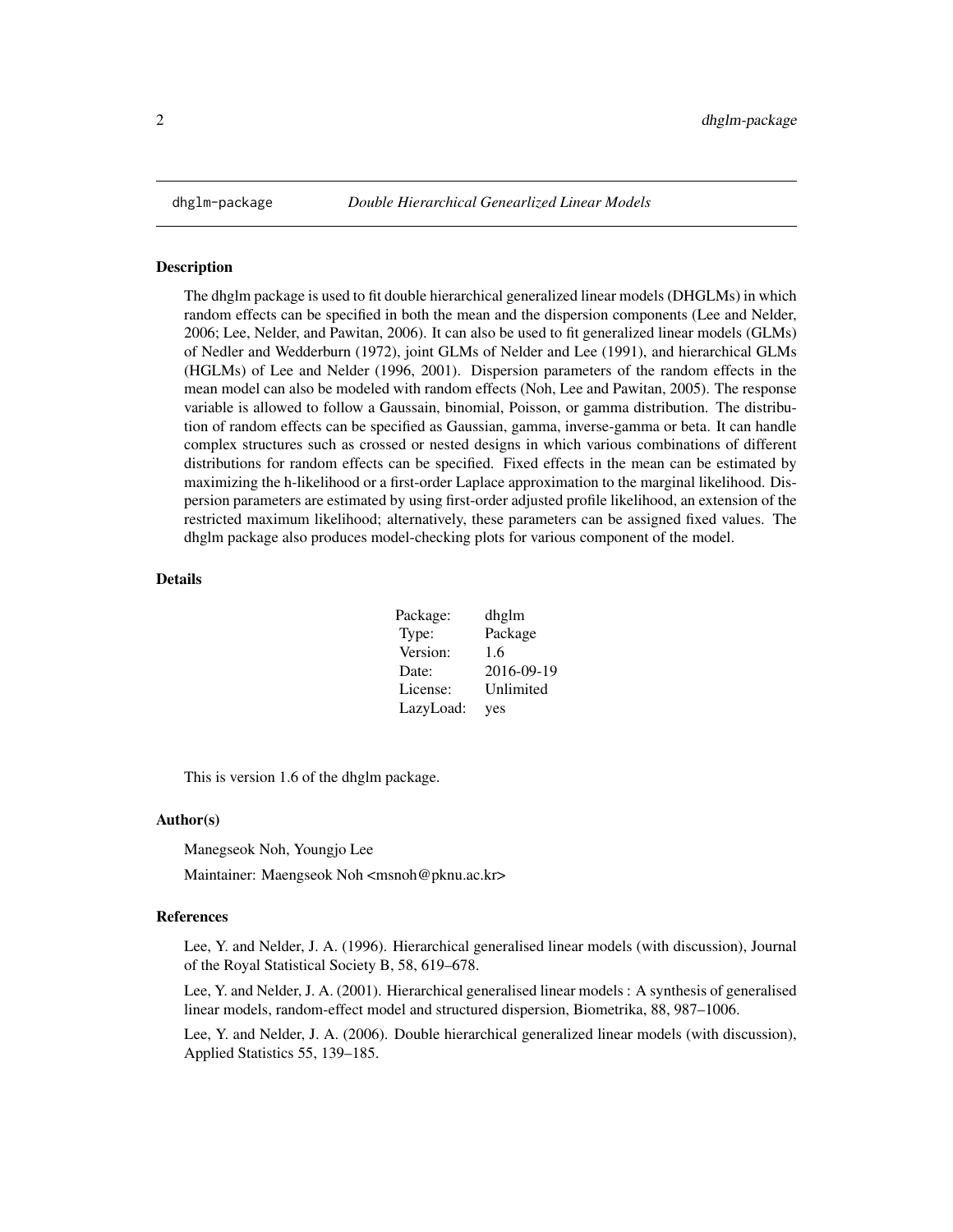<span id="page-2-0"></span>Lee, Y. Nelder, J. A. and Pawitan, Y. (2006). Generalised linear models with random effects: unified analysis via h-likelihood. Chapman & Hall: London.

Nelder, J. A. and Lee, Y. (1991). Generalised linear models for the analysis of Taguchi-type experiments, Applied Stochastic Models and Data Analysis, 7, 107–120.

Nelder, J. A. and Wedderburn, R. W. M. (1972). Generalised linear models, Journal of the Royal Statistical Society A, 135, 370–384.

Noh, M., Lee, Y. and Pawitan, Y. (2005). Robust ascertainment-adjusted parameter estimation, Genetic Epidemiology, 29, 68–75.

#### See Also

<[dhglmfit](#page-3-1)>

#### Examples

```
### DHGLM introducing random effects in the overdispersion for crack growth data
data(crack_growth)
model_mu<-DHGLMMODELING(Model="mean", Link="log", LinPred=y~crack0+(1|specimen),
RandDist="inverse-gamma")
model_phi<-DHGLMMODELING(Model="dispersion", Link="log",
LinPred=phi~cycle+(1|specimen), RandDist="gaussian")
res_crack<-dhglmfit(RespDist="gamma",DataMain=crack_growth,
```
MeanModel=model\_mu,DispersionModel=model\_phi,Maxiter=1)

crack\_growth *Crack-growth Data*

#### Description

Hudak et al. (1978) presented data on crack growth data, which have been listed by Lu and Meeker (1993). There are 21 metallic specimens, each subjected to 120,000 loading cycles, with the crack lengths recorded every 10,000 cycles. We take t=no. cycles/100,000 here, so  $t(j)=j/1000$ for  $j=1,\ldots,12$  coded by cycle. The crack increment sequences look rather irregular. Let  $l(i,j)$  be the crack length of the ith specimen at the jth observation and let  $y(i,j)=l(i,j)-l(i,j-1)$  be the corresponding increment of crack length, which has always a positive value.  $l(i,j-1)$  is coded by crack0 to use as a covariate.

#### Usage

```
data(crack_growth)
```
#### Format

A data frame with 241 observations of the following 4 variables.

ID ID variable.

y Increment in crack length,  $y(i,j)=l(i,j)-l(i,j-1)$ , where  $l(i,j)$  is the crack length of the ith specimen at the jth observation.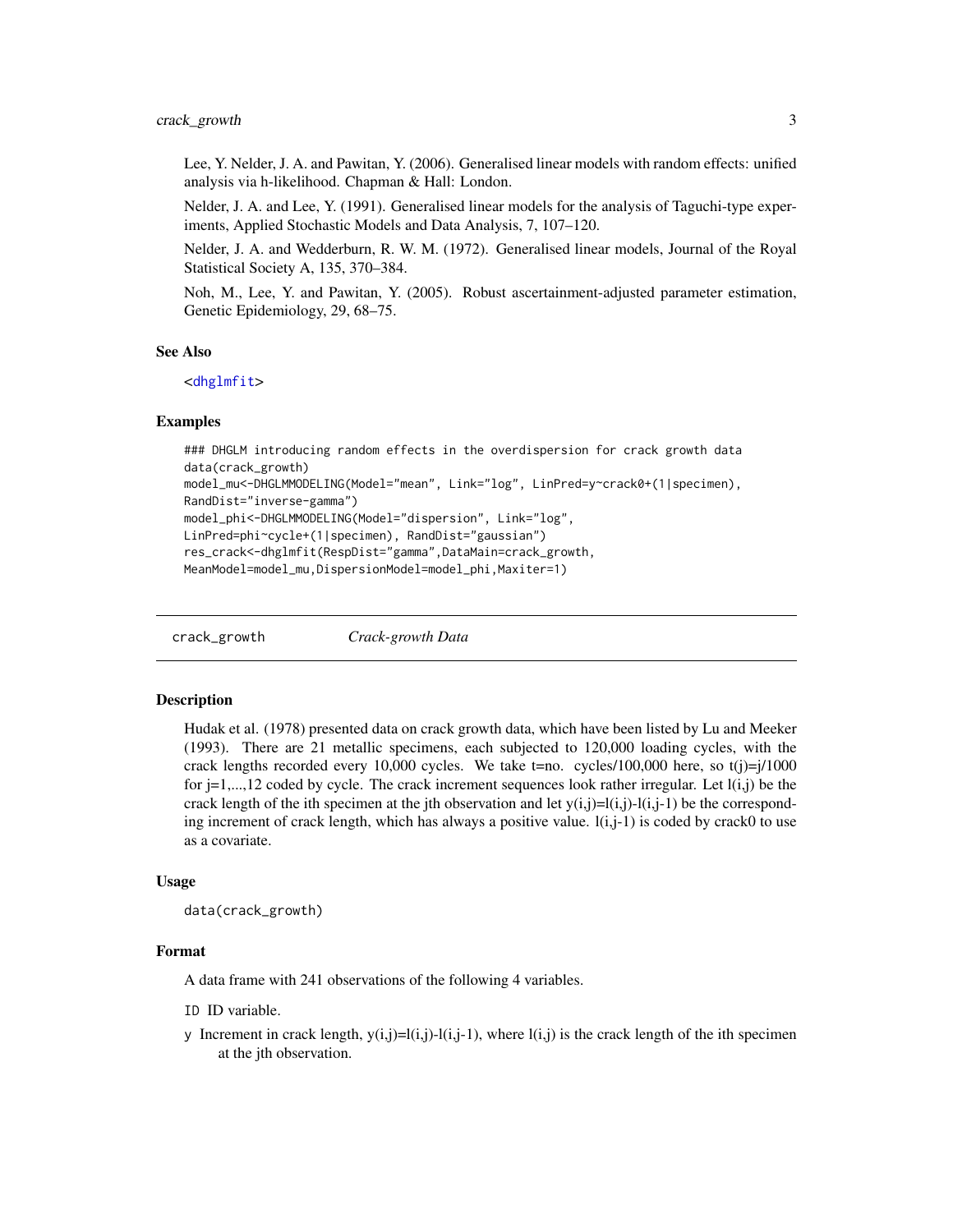<span id="page-3-0"></span>dhglmfit and the control of the control of the control of the control of the control of the control of the control of the control of the control of the control of the control of the control of the control of the control of

crack $\theta$  The previous crack length,  $l(i,j-1)$ .

specimen The specimen number for 21 metallic specimens.

cycle The number of cycles/100,000;  $t(i)=i/100$ ,  $i=1,...,12$ .

#### References

Hudak, S. J., Saxena, A. Bucci, R. J. and Malcom, R. C. (1978). Development of standard methods of testing and analyzing fatigue crack growth rate data. Technical report. AFML-TR-78-40. Westinghouse R & D Center, Wesinghouse Electric Corp., Pittsburgh, PA.

Lu, C. J. and Meeker, W. Q. (1993). Using degeneration measurements to estimate a time-to-failure distribution, Technometrics 35, 161–174.

<span id="page-3-1"></span>dhglmfit *Fitting Double Hierarchical Generalized Linear Models using hlikelihood Approach*

# **Description**

dhglmfit is used to fit a class of double hierarchical generalized linear models (DHGLMs) in which fixed and random effects can be specified in both the mean and the dispersion components. A variety of distributions and link functions for both the response variables and the random effects are allowed. Fixed and random effects can also be fitted in both the mean and the dispersion components. To call the fitting function dhglmfit, models for the mean and dispersion must be specified by DHGLMMODELING object preferably created by calling the DHGLMMODELING function.

#### Usage

```
dhglmfit(RespDist = "gaussian", BinomialDen = NULL, DataMain,
                 MeanModel, DispersionModel, BetaFix = NULL, PhiFix =
                 NULL, LamFix = NULL, mord = 1, dord = 1, REML = TRUE,
                 Maxiter = 200, convergence = 1e-06, EstCorr = FALSE,
                 Dmethod = "deviance")
```
#### Arguments

| RespDist    | The distribution of the response is set by the option RespDist. The user can set<br>it to: "gaussian" (default), "binomial", "poisson", or "gamma".                                                                                                                                                                 |
|-------------|---------------------------------------------------------------------------------------------------------------------------------------------------------------------------------------------------------------------------------------------------------------------------------------------------------------------|
| BinomialDen | When RespDist="binomial", one should use the option BinomialDen to specify<br>the denominator for the binomial distribution. This should be "NULL" (default)<br>or a numeric vector of length equal to the length of DataMain. When specified<br>as BinomialDen=NULL and RespDist="binomial", the denominator is 1. |
| DataMain    | The option DataMain determines the data frame to be used (non-optional).                                                                                                                                                                                                                                            |
| MeanModel   | For the mean model, this option requries DGHLMMODELING object which<br>should specified by the option Model="mean".                                                                                                                                                                                                 |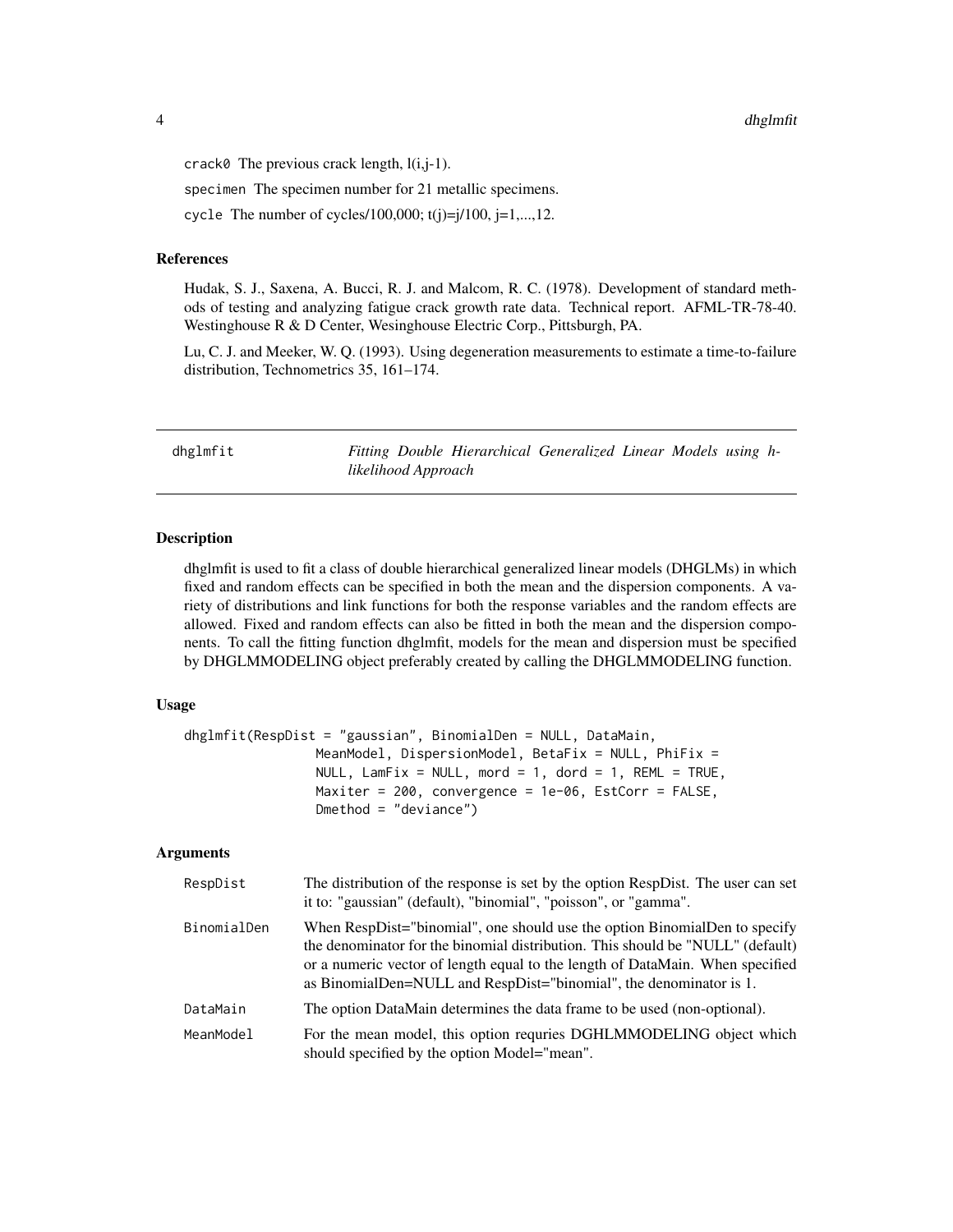#### dhglmfit 55 September 1988 September 1988 September 1988 September 1988 September 1988 September 1988 Septembe

| DispersionModel         |                                                                                                                                                                                                                                                                                                                                                                                                                                        |
|-------------------------|----------------------------------------------------------------------------------------------------------------------------------------------------------------------------------------------------------------------------------------------------------------------------------------------------------------------------------------------------------------------------------------------------------------------------------------|
|                         | For the overdispersion model, this option requries DGHLMMODELING object<br>which should be specified by the option Model="dispersion".                                                                                                                                                                                                                                                                                                 |
| BetaFix, PhiFix, LamFix |                                                                                                                                                                                                                                                                                                                                                                                                                                        |
|                         | Three options that determine whether the mean parameters (beta), overdisper-<br>sion parameters (phi) and random-effect variance (lambda) are to be estimated<br>or maintaned constant. Specifying defaults such as BetaFix=NULL (or PhiFix<br>=NULL or LamFix =NULL) implies that beta (or phi or lambda) is to be esti-<br>mated. If not, beta (or phi or lambda) is fixed at a value specified by BetaFix (or<br>PhiFix or LamFix). |
| mord                    | The option mord specifies the order of Laplace approximation to the marginal<br>likelihood for fitting the mean parameters. The choice is either 0 or 1 (default).                                                                                                                                                                                                                                                                     |
| dord                    | The option dord specifies the order of Laplace approximation to the adjusted<br>profile likelihood for fitting the dispersion parameters. The choice is either 1<br>(default) or 2.                                                                                                                                                                                                                                                    |
| <b>REML</b>             | logical - indicating whether REML method if it is TRUE (default) or ML method<br>if FALSE are used.                                                                                                                                                                                                                                                                                                                                    |
| Maxiter                 | Maxiter determines the maximum number of iterations for estimating all param-<br>eters. The default number is 200 iterations.                                                                                                                                                                                                                                                                                                          |
| convergence             | Setting this option determines the criterion for convergence, which is computed<br>as the absolute difference between the values of all the estimated parameters in<br>the previous and current iterations. The default criterion is 1e-06.                                                                                                                                                                                            |
| EstCorr                 | logical - indicating whether correlations are estimated if it is TRUE (default) or<br>not estimated if FALSE are used.                                                                                                                                                                                                                                                                                                                 |
| Dmethod                 | Method of fitting dispersion model; "deviance" (default) or "Pearson".                                                                                                                                                                                                                                                                                                                                                                 |

## Examples

```
#### Analysis of crack-growth data ####
data(crack_growth)
## GLM ##
model_mu<-DHGLMMODELING(Model="mean", Link="log",
LinPred=y~crack0)
model_phi<-DHGLMMODELING(Model="dispersion")
res_glm<-dhglmfit(RespDist="gamma",DataMain=crack_growth,
MeanModel=model_mu,DispersionModel=model_phi,Maxiter=1)
## JGLM ##
model_mu<-DHGLMMODELING(Model="mean", Link="log",
LinPred=y~crack0)
model_phi<-DHGLMMODELING(Model="dispersion", Link="log",
LinPred=phi~cycle)
res_jglm<-dhglmfit(RespDist="gamma",DataMain=crack_growth,
MeanModel=model_mu,DispersionModel=model_phi,Maxiter=1)
## HGLM I ##
model_mu<-DHGLMMODELING(Model="mean", Link="log",
LinPred=y~crack0+(1|specimen),RandDist="inverse-gamma")
model_phi<-DHGLMMODELING(Model="dispersion")
res_hglm1<-dhglmfit(RespDist="gamma",DataMain=crack_growth,
```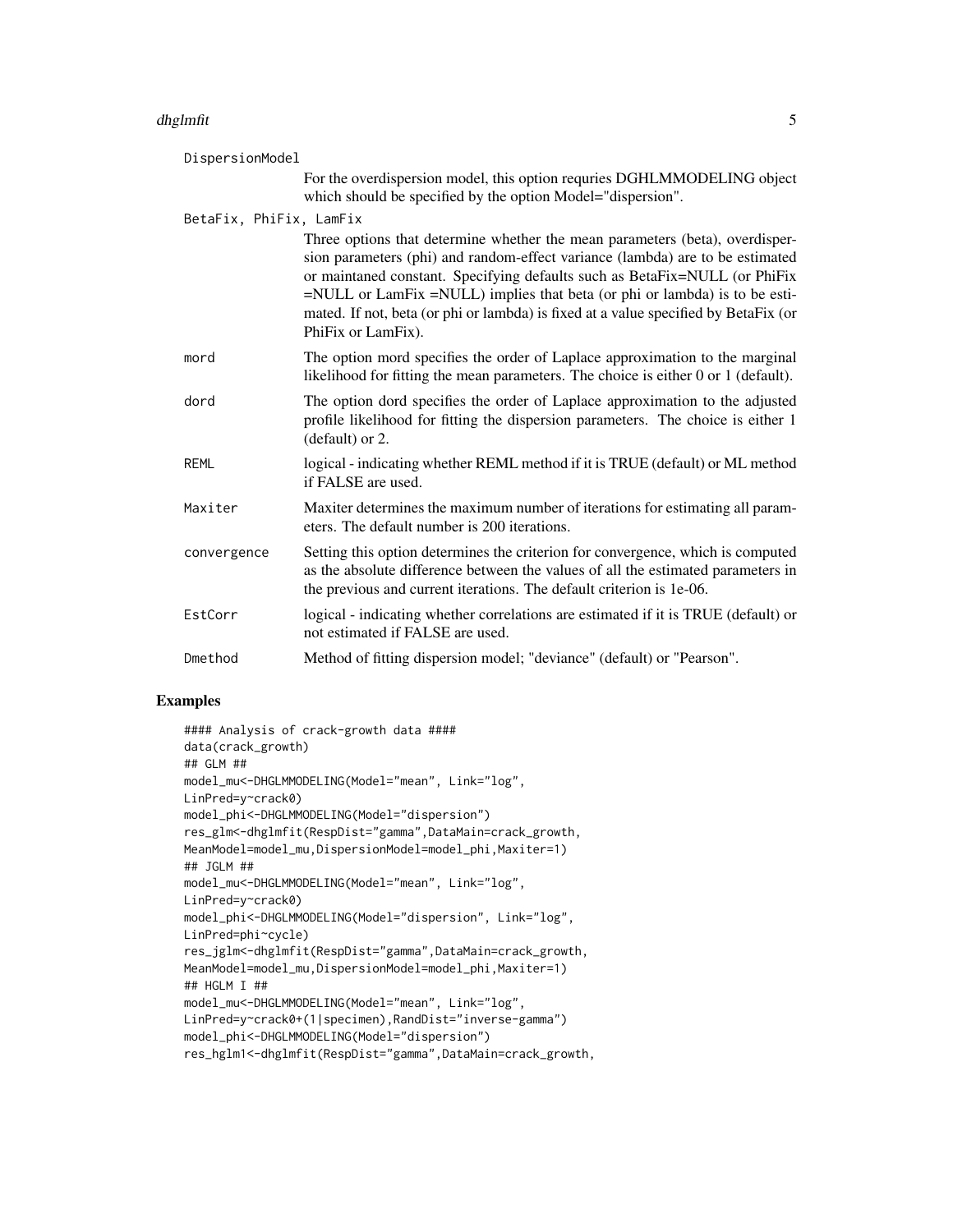```
MeanModel=model_mu,DispersionModel=model_phi,Maxiter=1)
## HGLM II ##
model_mu<-DHGLMMODELING(Model="mean", Link="log",
LinPred=y~crack0+(1|specimen),RandDist="inverse-gamma")
model_phi<-DHGLMMODELING(Model="dispersion", Link="log",
LinPred=phi~cycle)
res_hglm2<-dhglmfit(RespDist="gamma",DataMain=crack_growth,
MeanModel=model_mu,DispersionModel=model_phi,Maxiter=1)
## DHGLM I ##
model_mu<-DHGLMMODELING(Model="mean", Link="log",
LinPred=y~crack0+(1|specimen),RandDist="inverse-gamma")
model_phi<-DHGLMMODELING(Model="dispersion", Link="log",
LinPred=phi~cycle+(1|specimen),RandDist="gaussian")
res_dhglm1<-dhglmfit(RespDist="gamma",DataMain=crack_growth,
MeanModel=model_mu,DispersionModel=model_phi,Maxiter=1)
#### Analysis of epilepsy data ####
data(epilepsy)
model_mu<-DHGLMMODELING(Model="mean", Link="log",
LinPred=y~B+T+A+T*B+V+(1|patient),
RandDist=c("gaussian"))
model_phi<-DHGLMMODELING(Model="dispersion")
# res_hglm<-dhglmfit(RespDist="poisson",DataMain=epilepsy,
# MeanModel=model_mu,DispersionModel=model_phi,Maxiter=1)
```
DHGLMMODELING *Defining the Fixed and Random Models for the Mean and Dispersion parameters in DHGLMs*

#### **Description**

DHGLMMODELING specifies a GLM, HGLM, DHGLM model for the mean parameters (mu), and a GLM, HGLM model for the overdispersion parameters (phi). GLM for mu, and GLM for phi are specified by adding only fixed terms to the linear predictors for the mu and phi, respectively. These are extended to HGLM for mu and HGLM for phi by adding some random terms. The DHGLM for mu is specified by allowing random effects for the variance of random effects in HGLM for mu. The LMatrix argument allows correlation structures to be defined for random terms. This is done by setting LMatrix to a matrix L that is used as a post-multiplier for the Z matrix of the corresponding random term.

#### Usage

```
DHGLMMODELING(Model = "mean", Link = NULL, LinPred = "constant",
                 RandDist = NULL, Offset = NULL, LMatrix = NULL,
                 LinkRandVariance = NULL, LinPredRandVariance = NULL,
                 RandDistRandVariance = "gaussian", LinkRandVariance2 =
                 NULL, LinPredRandVariance2 = NULL, corr = NULL,
                 spatial = NULL, longitude = NULL, latitude = NULL,
                 spline = NULL, Neighbor = NULL)
```
<span id="page-5-0"></span>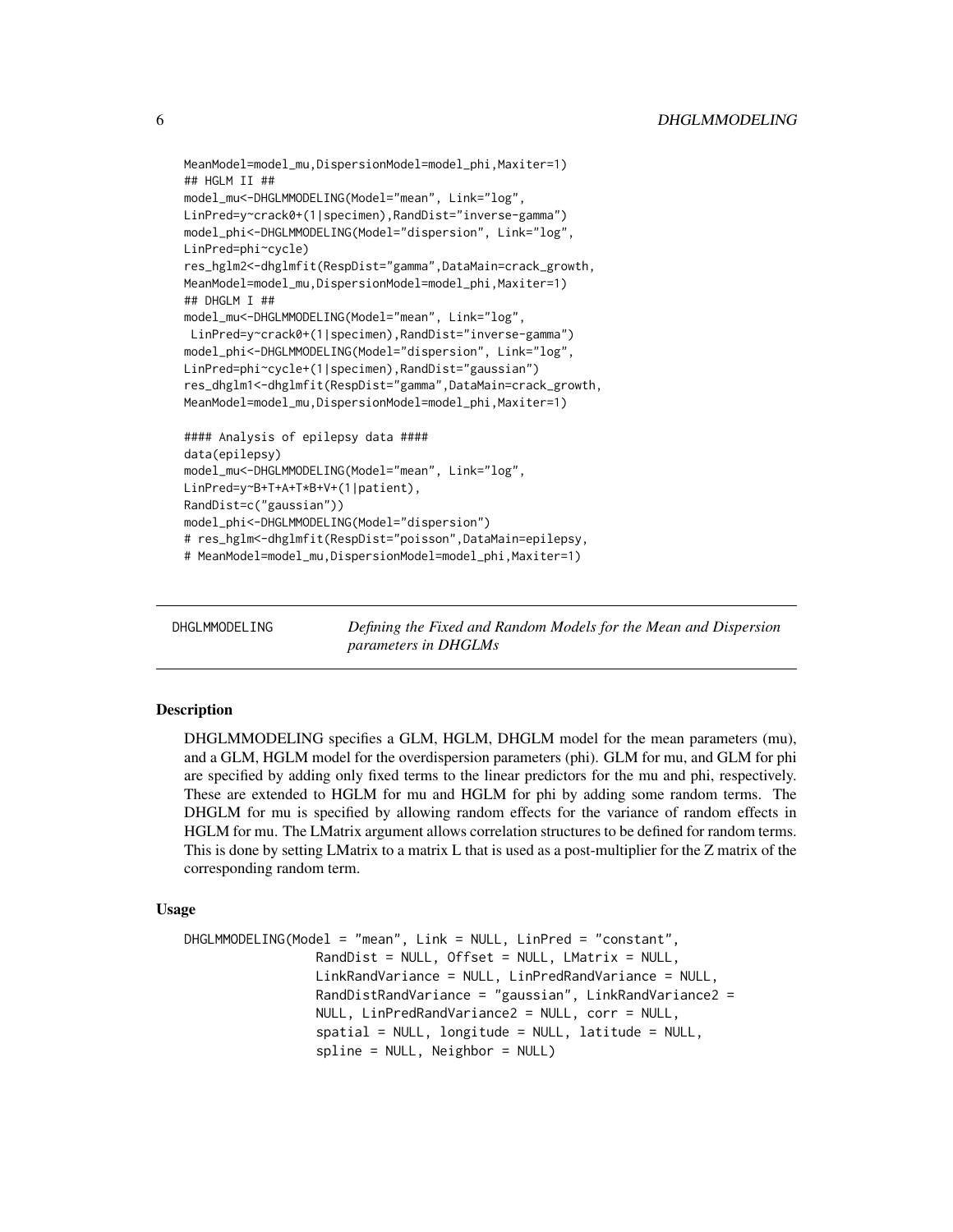# Arguments

| Model               | This option specifies a GLM, HGLM or DHGLM model for mu when Model="mean"<br>(default), and a GLM or HGLM for phi when Model="dispersion".                                                                                                                                                                                                                                                                                                                                                                                                                                                                                                                                                                         |
|---------------------|--------------------------------------------------------------------------------------------------------------------------------------------------------------------------------------------------------------------------------------------------------------------------------------------------------------------------------------------------------------------------------------------------------------------------------------------------------------------------------------------------------------------------------------------------------------------------------------------------------------------------------------------------------------------------------------------------------------------|
| Link                | The link function for the linear predictor is specified by the option Link. For<br>Model="mean", Link can be "identity", "logit", "probit", "cloglog", "log", or<br>"inverse". For Model="dispersion", the choice is either "log" or "inverse". The<br>default, specified as NULL link, is "identity" for Model="mean" and "log" for<br>Model="dispersion".                                                                                                                                                                                                                                                                                                                                                        |
| LinPred             | The option LinPred specifies the fixed and random terms for the linear predictor<br>for mu when specified as Model="mean" or for phi when Model="dispersion".<br>For Model="mean", LinPred=y~x1+x2+(1lid1)+(1lid2) specifies y as the main<br>response, x1 and x2 as fixed covariates and id1 and id2 as random terms. For<br>Model="dispersion", the main response should be phi, e.g. $phi \sim x1 + x2 + (1lid1) + (1lid2)$ .<br>This option can specify the model without random effects, e.g., $LinPred=phi \times 1+x2$ .<br>The default is "constant", which is set to intercept only the model for the corre-<br>sponding linear predictors.                                                               |
| RandDist            | The option RandDist specifies the distributions of the random terms represented<br>in the option LinPred. It is set as a vector of distribution names from "gaus-<br>sain" (default), "beta", "gamma", or "inverse-gamma" when Model="mean".<br>For Model="dispersion", the choice is "gaussian" (default), "gamma", or "inverse-<br>gamma". When more than one random terms are specified, e.g., $y \sim x1 + x2 + (1 \mid id1) + (1 \mid id2)$<br>in the option LinPred, the different distributions for each random term can be<br>specified, e.g., c("gaussian", "gamma"), which assumes normal distribution for<br>the random term "id1" and gamma distribution for the random term "id2", re-<br>spectively. |
| Offset              | The option Offset can be used to specify a known component to be included<br>in the linear predictor specified by LinPred during fitting. This should be the<br>default (NULL) or a numeric vector of length equal to that of the appropriate<br>data.                                                                                                                                                                                                                                                                                                                                                                                                                                                             |
| LMatrix             | The option LMatrix sets a matrix that is used as a post-multiplier for the model<br>matrix of the corresponding random effects. This option allows correlation<br>structures to be defined for random effects. For example, when specified as<br>Model="mean" and Lmatrix=L1+L2, the linear predictor for mu takes X beta +<br>Z1 L1 $r1 + Z2$ L2 $r2$ , where Z1 and Z2 are the model matrices for the random<br>effects v1=L1 r1 and v2=L2 r2, specified in the option LinPred.                                                                                                                                                                                                                                  |
| LinkRandVariance    |                                                                                                                                                                                                                                                                                                                                                                                                                                                                                                                                                                                                                                                                                                                    |
|                     | The option LinkRandVariance specifies the link function for the linear predictor<br>of the random-effect variances. The choice is either "log" (default) or "inverse".<br>When more than two random terms are specified in the option LinPred, the user<br>can set different link functions, e.g., LinkRandVariance=c("log","inverse") for<br>each random term.                                                                                                                                                                                                                                                                                                                                                    |
| LinPredRandVariance | The option LinPredRandVariance specifies the fixed and random terms for the<br>linear predictor of the random-effect variances for Model="mean". When $y \sim x1 + x2 + (1$ lid1)+(1lid2)<br>is specified in the option LinPred,                                                                                                                                                                                                                                                                                                                                                                                                                                                                                   |
|                     | LinPredRandVariance=c(lambda~xx1+(1lid11),lambda~xx2+(1lid12)) specifies<br>xx1 and xx2 as fixed covariates and id11 and id12 as random terms in the lienar                                                                                                                                                                                                                                                                                                                                                                                                                                                                                                                                                        |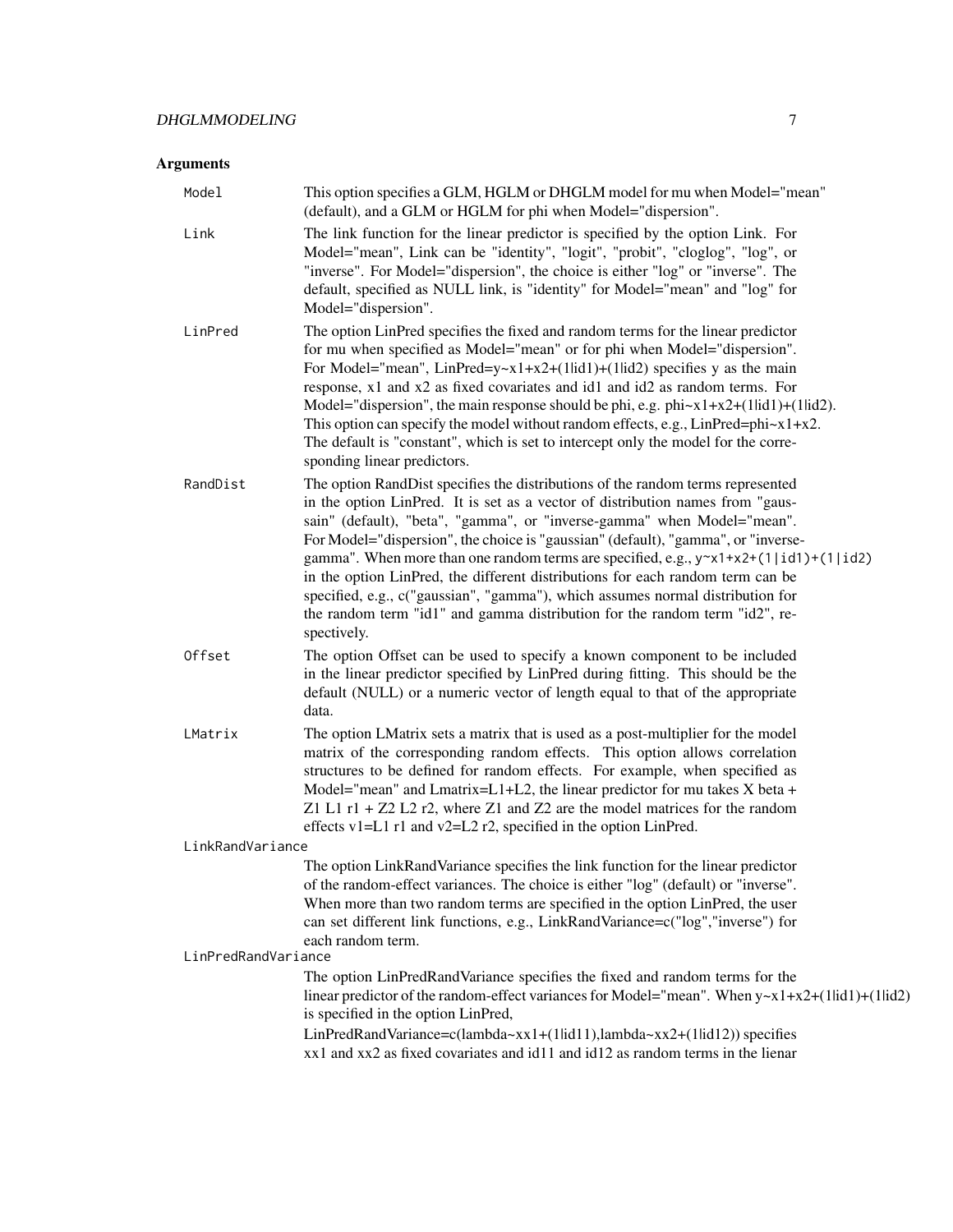<span id="page-7-0"></span>

|                      |                      | predictors for the variances of the random terms id1 and id2, respectively. For<br>Model="dispersion", the random term is not allowed in the linear predictor of<br>the random-effect variance. The default (NULL) is set to intercept only model<br>for the corresponding linear predictors.                                                                                                                                                                                                                                                 |
|----------------------|----------------------|-----------------------------------------------------------------------------------------------------------------------------------------------------------------------------------------------------------------------------------------------------------------------------------------------------------------------------------------------------------------------------------------------------------------------------------------------------------------------------------------------------------------------------------------------|
|                      | RandDistRandVariance |                                                                                                                                                                                                                                                                                                                                                                                                                                                                                                                                               |
|                      |                      | The option RandDistRandVariance specifies the distributions for the random<br>terms in the LinPredRandVariance. The choice is "gaussian" (default), "gamma",<br>or "inverse-gamma".                                                                                                                                                                                                                                                                                                                                                           |
| LinkRandVariance2    |                      |                                                                                                                                                                                                                                                                                                                                                                                                                                                                                                                                               |
|                      |                      | This option specifies the link function for the linear predictor of the variance of<br>random effects, which are specified in the option LinPredRandVariance. The<br>choice is either "log" (default) or "inverse".                                                                                                                                                                                                                                                                                                                           |
| LinPredRandVariance2 |                      |                                                                                                                                                                                                                                                                                                                                                                                                                                                                                                                                               |
|                      |                      | This option specifies the fixed terms for the linear predictor of the variance of<br>random effects, which is specified in the option LinPredRandVariance. For ex-<br>ample, when LinPredRandVariance=c(lambda~xx1+(1lid11),lambda~xx1+(1lid12))<br>is specified, LinPredRandVariance2=c(~xxx1,~xxx2) specifies xxx1 and xxx2<br>as fixed covariates for the linear predictor of random-effect variances for id11<br>and id12, respectively. The default (NULL) is set to constant variance for the<br>random effects in LinPredRandVariance. |
|                      | corr                 | Speicification of correlation structures.                                                                                                                                                                                                                                                                                                                                                                                                                                                                                                     |
|                      | spatial              | Speicification of spatial model.                                                                                                                                                                                                                                                                                                                                                                                                                                                                                                              |
|                      | longitude            | variable for longitude when spatial option is TRUE.                                                                                                                                                                                                                                                                                                                                                                                                                                                                                           |
|                      | latitude             | variable for latitude when spatial option is TRUE.                                                                                                                                                                                                                                                                                                                                                                                                                                                                                            |
|                      | spline               | option for splince smoothing.                                                                                                                                                                                                                                                                                                                                                                                                                                                                                                                 |
|                      | Neighbor             | Neiborhood matrix when spatial option is TRUE.                                                                                                                                                                                                                                                                                                                                                                                                                                                                                                |
|                      |                      |                                                                                                                                                                                                                                                                                                                                                                                                                                                                                                                                               |

#### See Also

<[dhglmfit](#page-3-1)>

epilepsy *Epilepsy Seizures Data*

## Description

Thall and Vail (1990) presented longitudinal data from a clinical trial of 59 epileptics, who were randomized to a new drug or a placebo (T=0 or T=1). Baseline data were available at the start of the trial; the trial included the logarithm of the average number of epileptic seizures recorded in the 8-week period preceding the trial (B), the logarithm of age (A), and visit (V: a linear trend, coded (-3,-1,1,3)/10). A multivariate response variable (y) consists of the seizure counts during 2-week periods before each of four visits to the clinic.

#### Usage

data(epilepsy)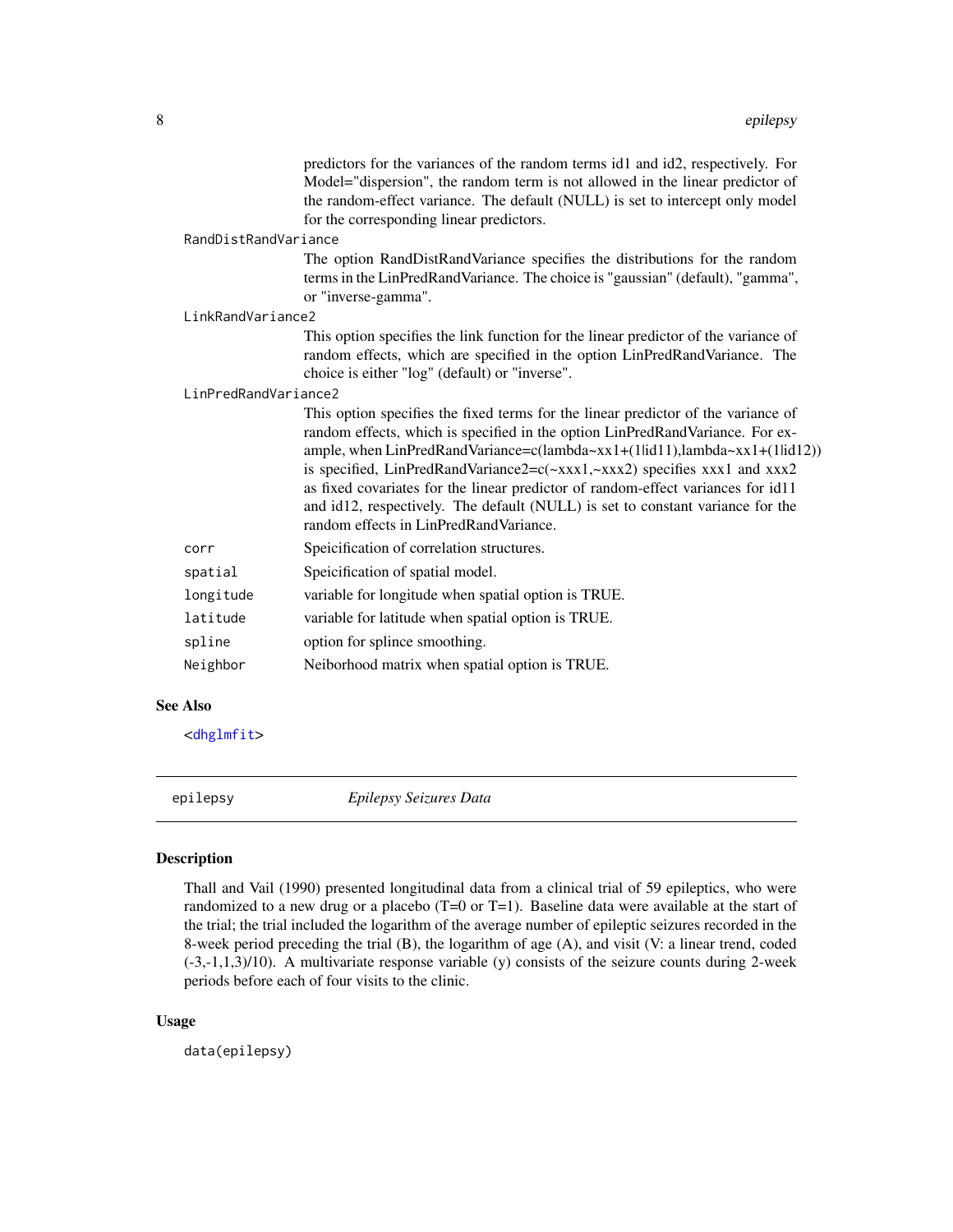## <span id="page-8-0"></span>plotdhglm 9

#### Format

A data frame with 236 observations of the following 7 variables.

- y The seizure counts during 2-week periods before each of four visits to the clinic.
- T Treatment(0=new drug, 1=placebo).
- B The average number of epileptic seizures in the 8-week period preceding the trial.
- A The logarithm of age (in years) of each patient.
- V Linear trend coded (-3, -1, 1, 3)/10 for four visits of each patient.
- patient Patient number for 59 epileptics.
- id Observation number for 236 observations.

#### References

Thall, P. F. and Vail, S. C. (1990). Some covariance models for longitudinal count data with overdispersion, Biometrics 46, 657–671.

| plotdhglm | Produce Model-Checking Plots for a Double Hierarchical General- |
|-----------|-----------------------------------------------------------------|
|           | ized Linear Model Analysis                                      |

# Description

Plots residuals for the mean and dispersion models

# Usage

```
plotdhglm(OUTPUT, type="mean", random=NULL)
```
#### Arguments

| OUTPUT | The <dhglmfit> object to be plotted</dhglmfit>                                                                              |
|--------|-----------------------------------------------------------------------------------------------------------------------------|
| type   | Type of model required (mean, dispersion)                                                                                   |
| random | Random term whose residuals are to be plotted (mean, phi, v, alpha). Default<br>(NULL) is the residuals from the full model |

#### Details

Four types of plot are available (normal probability plot for residuals, histogram of residuals, residuals versus fitted values and absolute values of residuals versus fitted values).

# See Also

<[dhglmfit](#page-3-1)>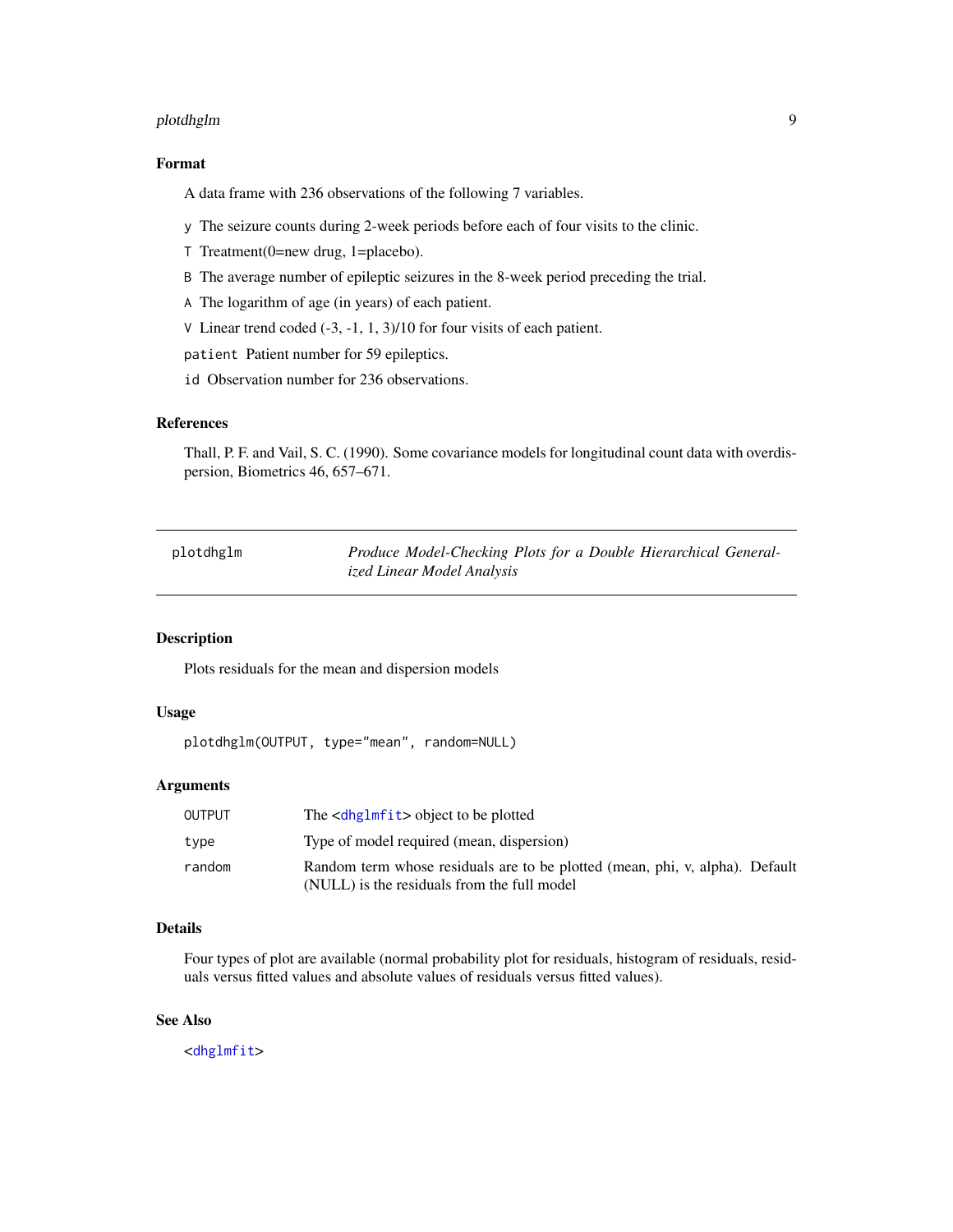# Examples

```
#### Model checking plot for crack-growth data
data(crack_growth)
model_mu<-DHGLMMODELING(Model="mean", Link="log",
LinPred=y~crack0+(1|specimen),RandDist="inverse-gamma")
model_phi<-DHGLMMODELING(Model="dispersion", Link="log",
LinPred=phi~cycle+(1|specimen),RandDist="gaussian")
res_crack_dhglm1<-dhglmfit(RespDist="gamma", DataMain=crack_growth,
MeanModel=model_mu, DispersionModel=model_phi,Maxiter=1)
plotdhglm(res_crack_dhglm1)
```